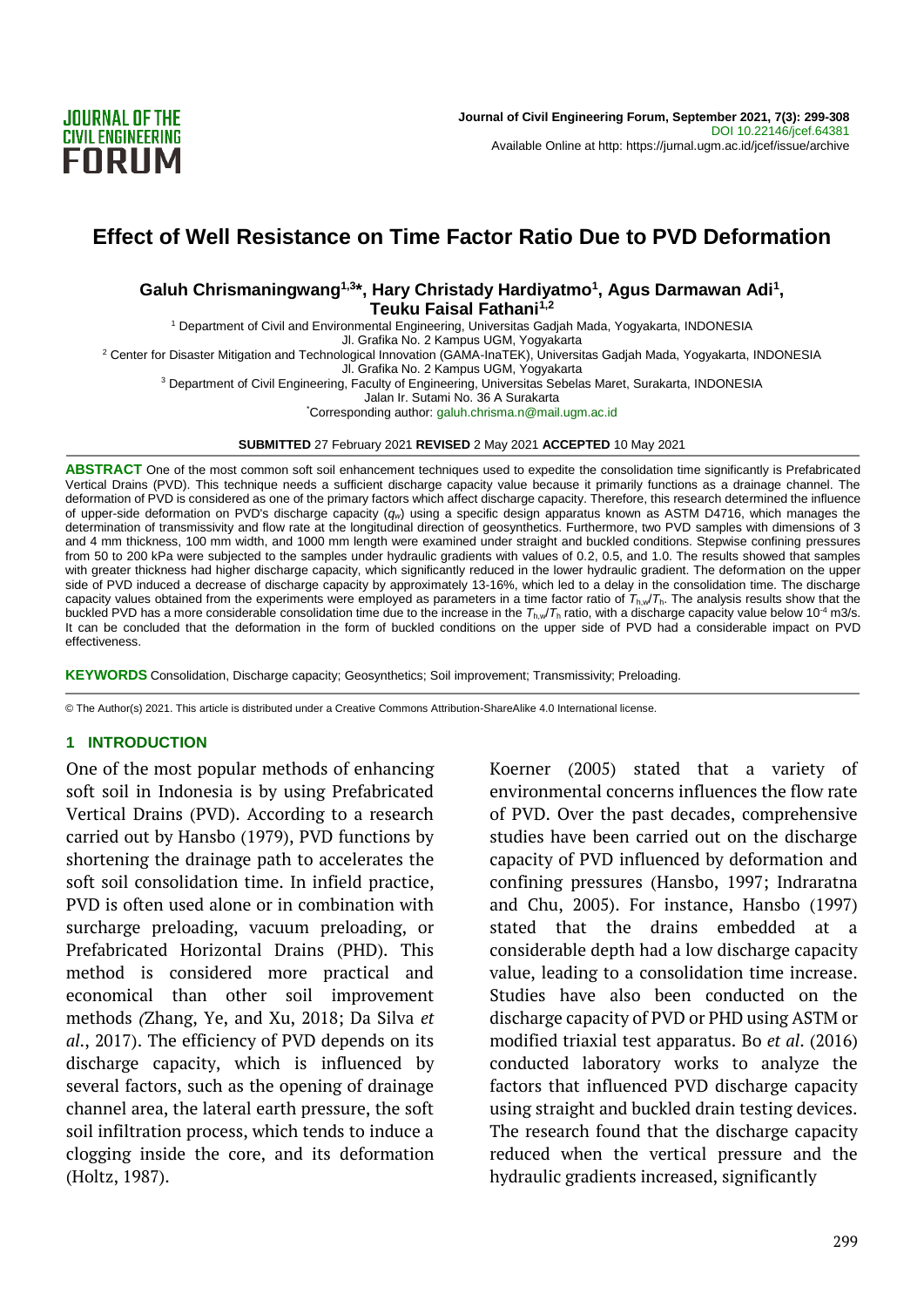influencing hydraulic gradients on lower vertical pressure. Chrismaningwang *et al*. (2020) also carried out a research to determine the discharge capacity test using ASTM D4716 device and a short-term vertical pressure test using several types of PVD and PHD. The test results showed that PVD was more resistant to confining pressure compared to PHD. Furthermore, under 200 kPa confining pressure, the discharge capacity of PHD was reduced by over 90%. Jang *et al*. (2015) evaluated the influence of calcium carbonate filtration on the discharge capacity of geocomposite and various types of PVD using a discharge capacity test device modified from a triaxial test. The results showed that a harmonica-shaped core provided higher discharge capacity than the retiformed.

Studies on the effect of PVD deformation have also been extensively conducted, which concluded that the decrease in discharge capacity was reliant on the drain structure. Ali (1991) investigated the flow behavior of deformed PVD by combining the influence of lateral pressure and deformation of soil. The research showed that the discharge capacity reduction was affected by its geometrical structure and bending rigidity, while PVD with greater filter stiffness had better performance due to its resistance to lateral pressure. This research also concluded that the discharge capacity of PVD does not need to be established using the result of straight PVD since a large settlement tends to generate PVD deformation. Jeon (2014) conducted a short-term transmissivity test on bi-planar and tri-planar geonets. The results showed that the decrease of discharge capacity was determined by the structure of the geonet, with those comprising greater thickness had lower discharge capacity reduction. The results also showed that the decrease of geonet discharge capacity was significant when subjected to a pressure greater than 600 kPa. Tran-Nguyen *et al.* (2010) studied the impact of deformation on four types of PVD's discharge capacity with two types of soil as confining medium by conducting a laboratory measurement. Tran-Nguyen stated that for a project with a considerable settlement, the value

of discharge capacity used on design is not solely dependent on the discharge capacity of straight PVD. The test also exhibited that hydraulic gradients were critically affected by discharge capacity reduction due to its influence on the type of water flow inside the PVD core. Cai *et al*. (2017) carried out a research on the experimental test results on deformed PVD installed in dredged soil with vacuum preloading. The vacuum pressure distribution on PVD has a bilinear relationship with the PVD deformation. On the other hand, research on upper-side PVD deformation with an extension above the soil has never been conducted. Therefore, this study examines the influence of upper-side deformation on the well resistance of PVD.

The buckled deformation imitated PVD condition is always buckled in the upper-side when worked alone or in combination with PHD. The value of PVD's well resistance was defined by measuring its discharge capacity, which is determined indirectly by conducting a laboratory measurement and using an apparatus designed according to ASTM D4716. It is also a method used to resolve the value of discharge capacity, transmissivity, and in-plane permeability of PVD by applying confining pressure under constant head flow conditions.

# **2 DISCHARGE CAPACITY**

Discharge capacity  $(q_w)$ , is represented as the quantity of water discharge in the longitudinal directions with a particular hydraulic gradient (*i*) per unit time (Hansbo, 1979). According to Bourge`s-Gastaud, Blond, and Touze-Foltz (2013), Tripathi and Nagesha (2010), it is considered the most critical parameter in vertical drainage design and performance. Furthermore, Chung, Kweon, and Jang (2014) stated that the inaccurate estimation of consolidation rate is due to the incorrect input of discharge capacity value. Discharge capacity and the hydraulic gradient are defined in Equations (1) and (2).

$$
q_w = \frac{Q}{i} \tag{1}
$$

$$
i = \frac{\Delta h}{L} \tag{2}
$$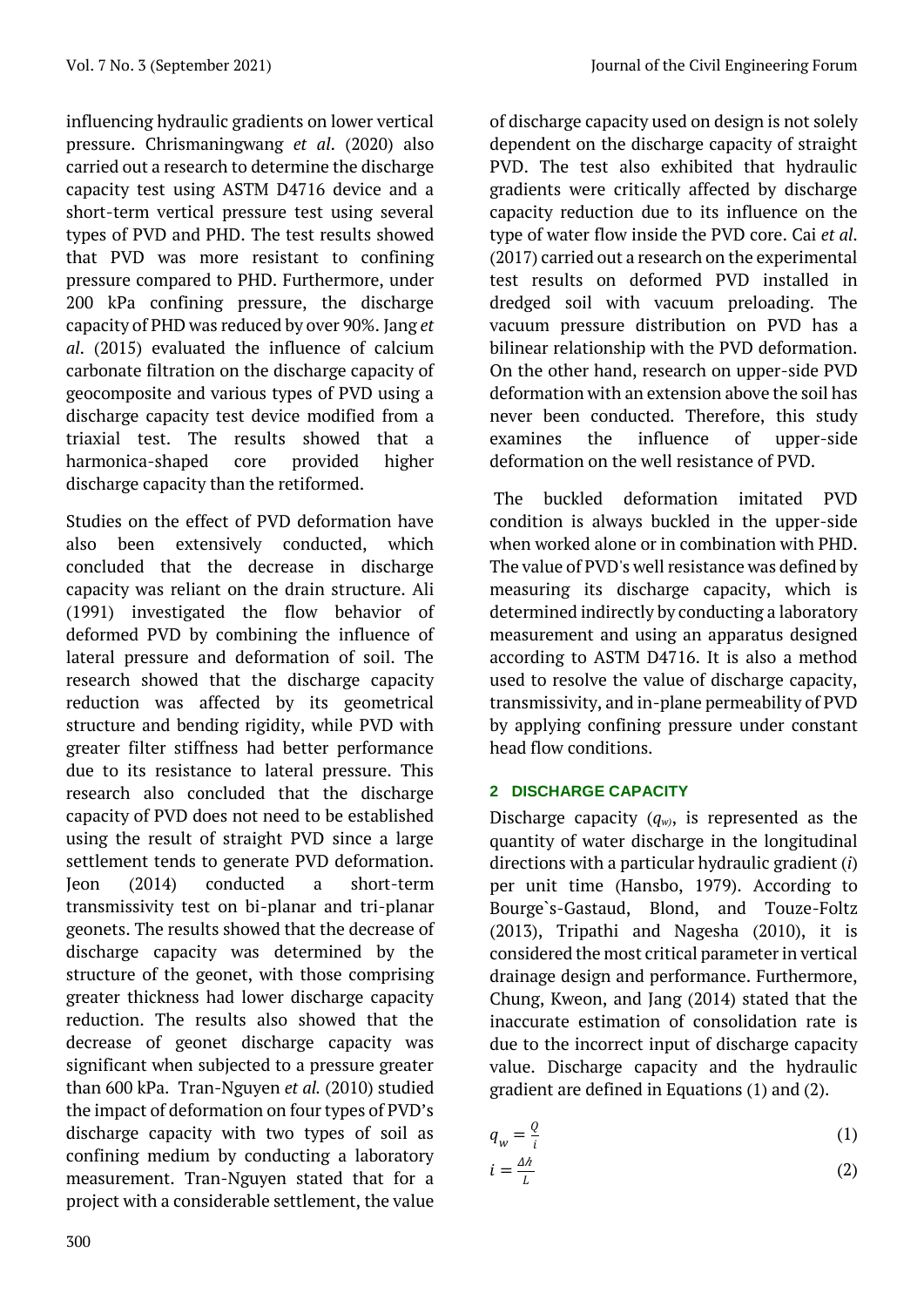where, *Q* denotes the rate of water flow within each unit of time  $(m^3/s)$ , *i* is the hydraulic gradient, ∆*h* is the difference of water head (m), and *L* is the drainage length (m). In addition, *L* is characterized as the specimen length.

The effectiveness of soil improvement using PVD depends on its discharge capacity, which needs to have a higher value than the surrounding soil's permeability value (Cascone and Biondi, 2013). Therefore, the closer the discharge capacity value to the soil's permeability, the greater the consolidation time. The value of well resistance depends on *kh*/*qw*, with the suggested values of required discharge capacity  $(q_{w(\text{req})})$ higher than 3.2×10-6 to 4.8×10-6 m<sup>3</sup> /s (Holtz *et al*., 1991). The value of  $q_{w(\text{req})}$  is defined in Equation (3), which was recommended by Mesri and Lo (1991).

$$
q_{w(\text{req})} = 5k_{h}L^{2}
$$
 (3)

where,  $k_h$  is the surrounding soil's horizontal permeability (m/s), and *L* is the maximum drainage flow length (m).

# **3 WELL RESISTANCE**

Well resistance is the product of horizontal soil permeability and discharge capacity (*kh/qw*) function. The influence escalates when the value of discharge capacity reduces, which lead to a consolidation time increment, *t*, defined as a function of *h*  $T_h D^2$ , where  $T<sub>h</sub>$  is the factor of time,

*h c D* is the influence diameter value of 1.05*S* for a triangular PVD formation or 1.13*S* for a rectangular PVD formation, *S* is the distance between each PVD, and *c*<sup>h</sup> is the coefficient of

horizontal consolidation. The value of the time factor is determined by using Equations (4) and (5), proposed by Barron (1948) and Hansbo (1979), respectively.

$$
T_{h} = \frac{\ln(1 - U)F(n)}{-8}
$$
 (4)

$$
T_{\lambda,w} = \frac{\ln(1-U)F_w(n)}{-8}
$$
 (5)

*U* denotes the consolidation degree, *F*(*n*) is a drain spacing factor, and *F*w(*n*) is a drain spacing factor that incorporates well resistance. The time factor ratio is used to determine the increase of consolidation time due to well resistance. The value of  $T_{h,w}/T_h$  is calculated by using Equation (6) proposed by Tran-Nguyen, Edil, and Schneider (2010), which was derived from the vertical drainage theory proposed by Hansbo (1979).

$$
\frac{T_{\lambda,w}}{T_{\lambda}} = 1 + \frac{(2\pi/3)L^2(k_{\lambda}/q_w)}{\ln(n) - 3/4}
$$
(6)

where, *n* is  $D/d_w$ , and  $d_w$  is the equivalent diameter.

### **4 RESEARCH METHODS**

## 4.1 The Structure of PVD

PVD is a geocomposite material consisting of a filter made from geotextile and a core made from polymer. The filter is used to protect the core from soft soil infiltration, which clogs inside the drain, leading to decreased discharge capacity (Jang, Kim, and Lee, 2015). This research examined the discharge capacity of PVD-A and PVD-B harmonica cored samples, with the dimensions of 3 and 4 mm thickness (*t*) and 100 mm width (*w*). The physic and mechanic characteristics of the drains are shown in Table 1.

### 4.2 Methods and Test Apparatus

This research utilized a specifical apparatus developed by Chrismaningwang *et al*. (2020) to evaluate the PVD-PHD connection system's discharge capacity by adopting ASTM D4716, which discusses geosynthetic transmissivity (ASTM, 2001). The apparatus was designed to represent the field condition, where the lateral earth pressure confines the PVD and PHD, and surcharge preloading, respectively.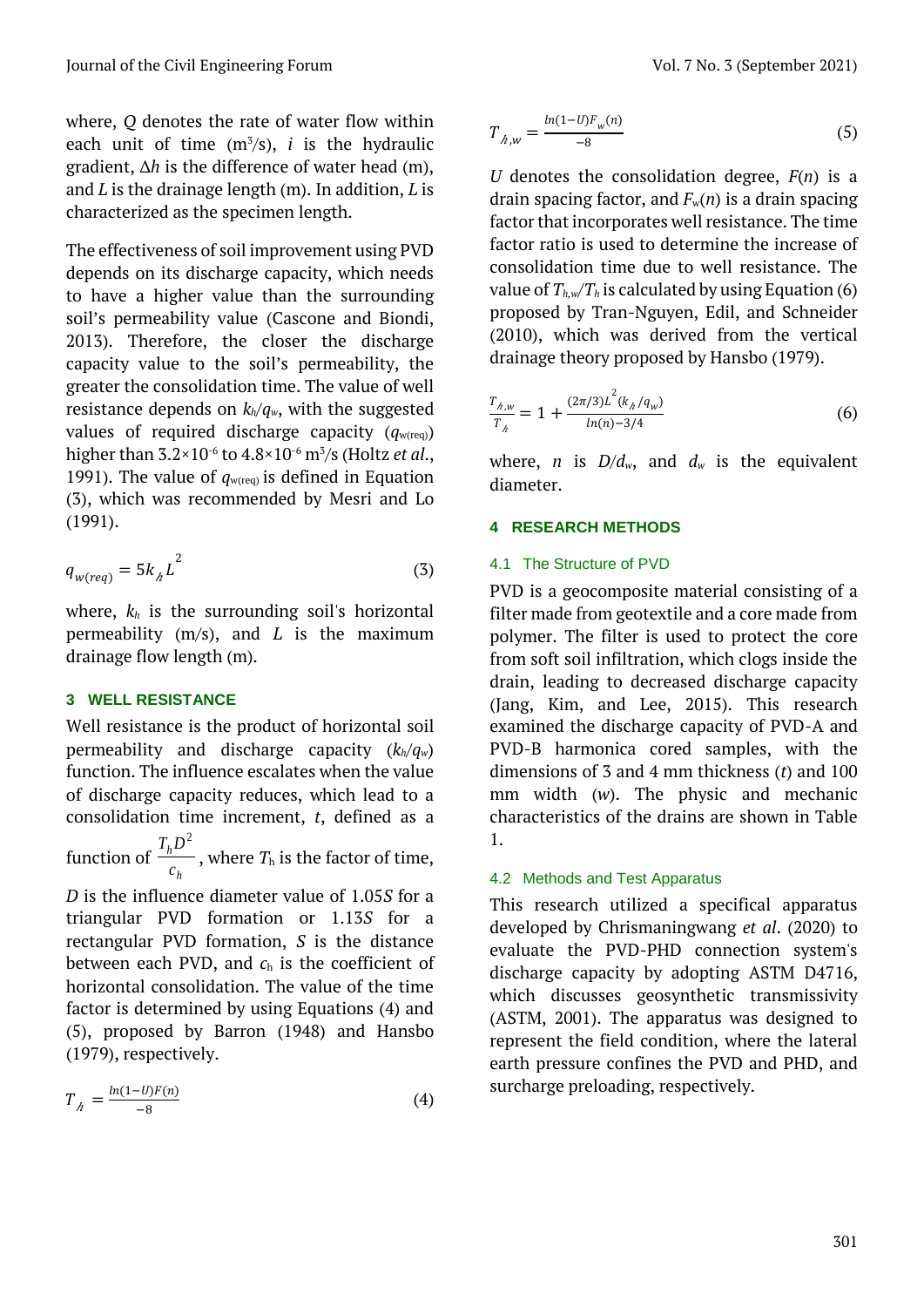|  | Table 1. Physic and mechanic characteristics of PVD |  |
|--|-----------------------------------------------------|--|
|  |                                                     |  |

| Characteristics                                   | Testing<br>standards | PVD-A                         | PVD-B                         |
|---------------------------------------------------|----------------------|-------------------------------|-------------------------------|
| Composite<br>Thickness, t<br>(mm)                 | ASTM<br>D5199-99     | 3                             | $\overline{4}$                |
| Width, w (mm)                                     | ASTM<br>D5199-99     | 100                           | 100                           |
| Tensile<br>strength<br>(kN/m)                     | <b>ASTM</b><br>D4595 | 2.53                          | 2.55                          |
| Filter                                            |                      | Polyethylene<br>terephthalate | Polyethylene<br>terephthalate |
| Thickness<br>(mm)                                 | ASTM<br>D5199-99     | $0.24 - 0.25$                 | $0.24 - 0.25$                 |
| Permeability<br>(mm/s)                            | ASTM<br>D4491        | 0.347                         | 0.358                         |
| $AOS$ ( $\mu$ m)                                  | ASTM<br>D4751        | $75 - 90$                     | $75-90$                       |
| Core                                              |                      | Polypropylene                 | Polypropylene                 |
| Mass per unit<br>area, $\mu$ (kg/m <sup>2</sup> ) | ASTM<br>D5261-92     | 0.48                          | 0.52                          |
| Elongation at<br>break $(\%)$                     | ASTM<br>D4632        | 46                            | 45                            |
| Polymer<br>density, $\rho$<br>$(kg/m^3)$          | ASTM<br>D5261-92     | 898.54                        | 898.54                        |

The test apparatus consisted of two main parts, namely cylinder and upper compression chambers. The cylinder compression chamber was made of 10 mm thick acrylic with 200 mm diameter and 500 mm height, complete with two steel pedestals and PVD holders. The confining pressure mechanism in this chamber implemented pressured water controlled by a constant device. The upper compression chamber was made from 10 mm thick steel with  $470 \times 460 \times 700$  mm and used as an outflow reservoir. The illustration of the apparatus is shown in Figure 1.



Figure 1. Illustration of the discharge capacity test apparatus (modified from Chrismaningwang *et al*., 2020b).

Comprehensive studies have been carried out to determine the effect of PVD deformation on discharge capacity (Ali, 1991; Jang, Kim and Lee, 2015; Bo *et al*., 2016). In infield practice, PVD deformation is a result of lateral earth pressure or soil preloading. This study focused on PVD deformation above the soil surface, buckled due to the soil preloading pressure or connection to PHD. All tests were conducted in 1 m length specimens using straight and buckled (tied with a cable tie) conditions on the upper side, as shown in Figure 2. The straight specimens are identified as PVD-A-St and PVD-B-St, while the buckled ones are PVD-A-Bc and PVD-B-Bc.

The specimens' setting is as follows: 500 mm length specimens were placed in the cylinder compression chamber, and the rest were extended to the box compression chamber. The buckled condition was obtained by folding the PVD at the height of 250 mm inside the outlet tank. Meanwhile, for the straight condition, it was kept at the initial position. All of the specimens were wrapped in latex membranes to separate them from the confining water. It was further subjected to stepwise confining pressures at a range of 50-200 kPa, with a 50 kPa addition at every loading stage. The water flow mechanism is a constant head flow, and the variation of hydraulic gradient was acquired by adjusting the inlet tank.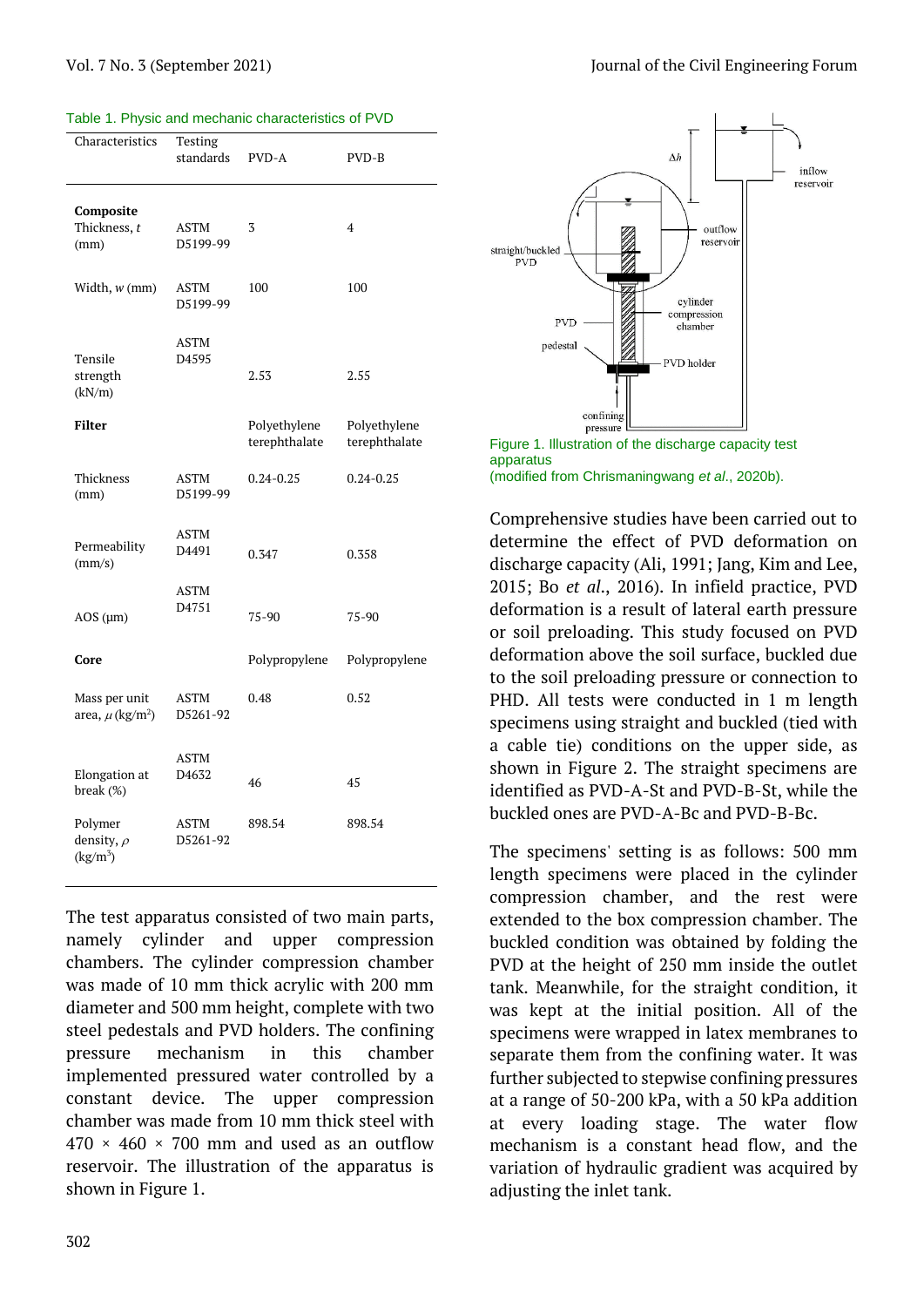

(a) Straight PVD





500 mm

pedestal

PVD holder

(b) Buckled PVD Figure 2. Detail of outflow reservoir and sample configuration

A calibration test is used to determine a calibration curve that originated from the relationship of the flow rates and the head difference (ASTM, 2001). A calibration curve is a reference used to resolve the calibrated head difference (∆*hcal*), needed to determine the value of the corrected hydraulic gradient  $(i_{corr})$ . Chrismaningwang *et al*. (2020) carried out a research on the apparatus's calibration test and determined  $\Delta h_{\text{cal}}$  using Equation (7).

$$
\Delta h_{cal} = 0.0025Q^{1,7163} \tag{7}
$$

The value of *icorr* is determined using Miura and Chai (2015) research as stated in Equation (8):

$$
i_{corr} = \frac{\Delta h - \Delta h_{cal}}{L}
$$
 (8)

The calculation showed that the values of ∆*hcal* were noticeably small (between 8.9×10<sup>-11</sup> to  $8.9 \times 10^{-10}$  m) hence the insignificant effect of the apparatus on the specimen's in-plane flow indicates that the apparatus is eligible.

#### **5 RESULTS AND DISCUSSIONS**

### 5.1 The Effect of Confining pressure (*σc*) on The Discharge Capacity of Deformed PVD

Figures 3 and 4 show the decline in discharge capacity due to the stepwise confining pressure under varied hydraulic gradients. The values of discharge capacity and *icorr* were obtained from Equations (1) and (8). According to preliminary studies, identical curve patterns were noticed for all specimens, with a decline in the discharge capacity due to the confining pressure *(*Yarahmadi, Gratchev, and Jeng, 2017; Chai et *al*., 1995). Meanwhile, the confining pressure escalated from 50 to 200 kPa. The average values of *q<sup>w</sup>* reduction for PVD-A-St, PVD-A-Bc, PVD-B-St, and PVD-B-Bc are 62.54%, 64.90%, 42.37%, and 40.49%, respectively. The decrease of discharge capacity value is more critical when the hydraulic gradient is low in accordance with the theory proposed by preliminary studies (Bergado, Manivannan, and Balasubramaniam, 1996; Bo *et al*., 2016).





Figure 4. Discharge capacity values of PVD-B.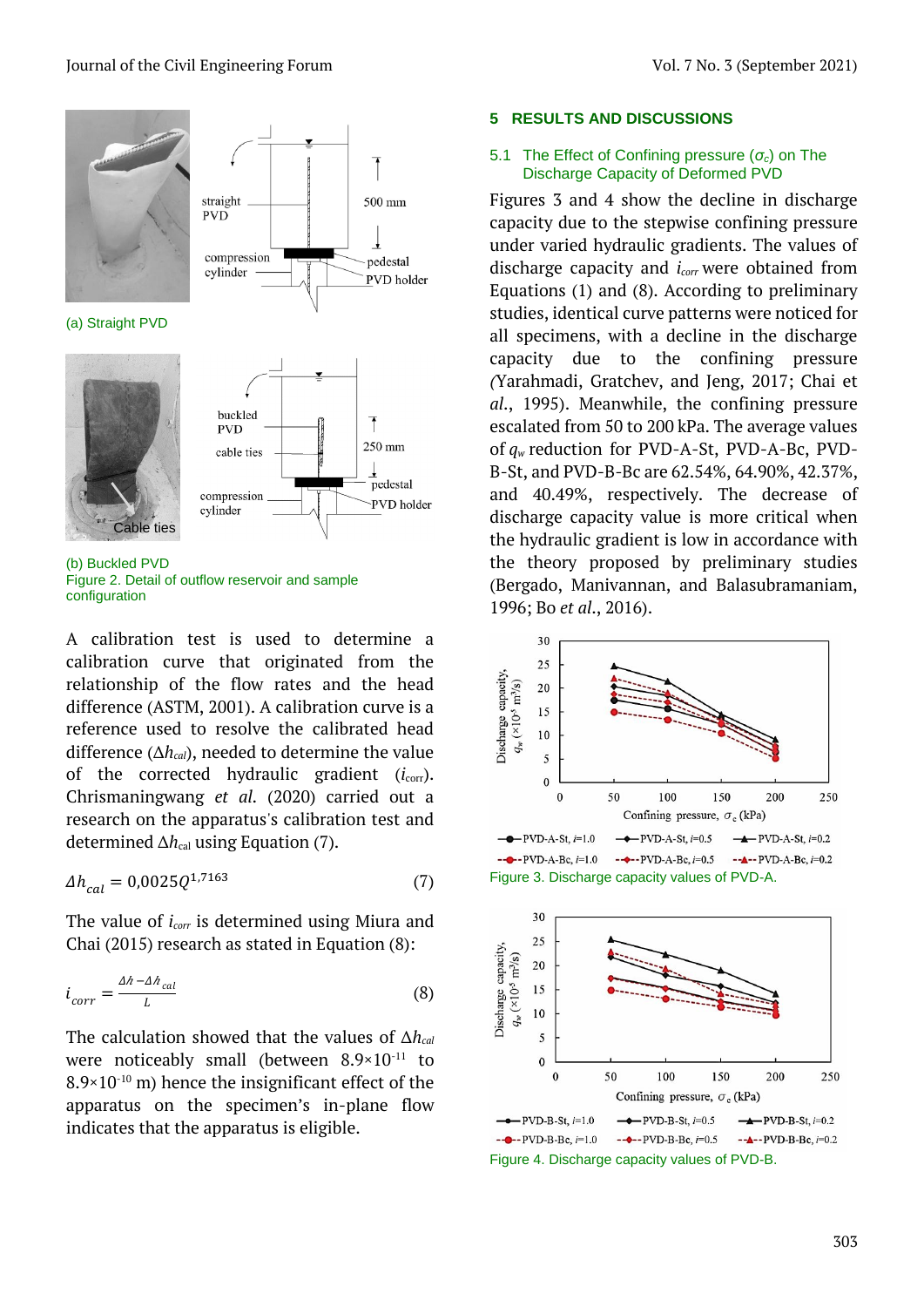The test results showed that the discharge capacity is higher on the straight samples. Furthermore, when the PVD-A and PVD-B were buckled by 16.24% and 13.09%, the whole drainage area was obstructed, thereby leading to a discharge capacity reduction. Both specimens had the same filter and core material, although the PVD-B had higher discharge capacity values, presumably because the stiffness is more significant with greater thickness, which congenial with preliminary studies (Chai, Miura, and Nomura, 2004; Miura and Chai, 2015). These results showed that the thicker PVD were more resistant to confining pressure and deformation. However, all of the specimens were fulfill the criteria by having a  $q_w$  value higher than  $q_{w(\text{req})}$ , which are  $3.2 \times 10^{-6}$  to  $4.8 \times 10^{-6}$  m<sup>3</sup>/s (Holtz, 1987; Bo, 2004; Chu, Bo, and Choa, 2004).

## 5.2 Time Factors Ratio Analysis (*T*h,w/*T*h)

The discharge capacity value is compulsory to determine the value of well resistance, which is used as a parameter in vertical drainage design. According to Holtz (1987), the well resistance reduces with a decrease in discharge capacity and an increase in consolidation time. The time factor ratio analysis is convenient to measure the consolidation time delay, which is influenced by well resistance. The values of discharge capacity acquired from the laboratory measurement were used to determine the time factors ratio,  $T_{h,w}/T_h$ , by applying Equation (6). The time factors ratio analysis was conducted under several assumptions:

- a) the horizontal permeability of surrounding soil  $(k_h)$  is  $1 \times 10^{-8}$  m/s,
- b) the length of embedded PVD (*L*) is 20 m,
- c) with 1 m spacing (*S*) and triangular formation.

The relation between the drains' discharge capacity and the time factors ratio for straight and buckled PVD are shown in Figures 5 and 6, respectively. The buckled PVD has a more considerable consolidation time because of the higher  $T_{h,w}/T_h$  ratio, while those with greater thickness provided a lower time factors ratio. The increase in time factors ratio was more prominent in the buckled specimens, while those for the straight specimens are linear and smooth. The values of  $T_{h,w}/T_h$  for all specimens are plotted in Figure 7. Moreover, the value of  $q_{w(\text{req})}$ obtained from Equation (3) applied on Equation (6) gave the value of  $T_{h,w}/T_h$  =1.19. The analysis results showed that the increase in the time factor ratio was significant on PVD with a discharge capacity value less than  $10^{-4}$  m<sup>3</sup>/s. Therefore, it is concluded that the deformation on the upper side of PVD had a considerable effect on PVD performance.



Figure 5. Ratio of *T*h,w/*T*<sup>h</sup> on straight PVD



Figure 6. Ratio of *T*h,w/*T*<sup>h</sup> on buckled PVD.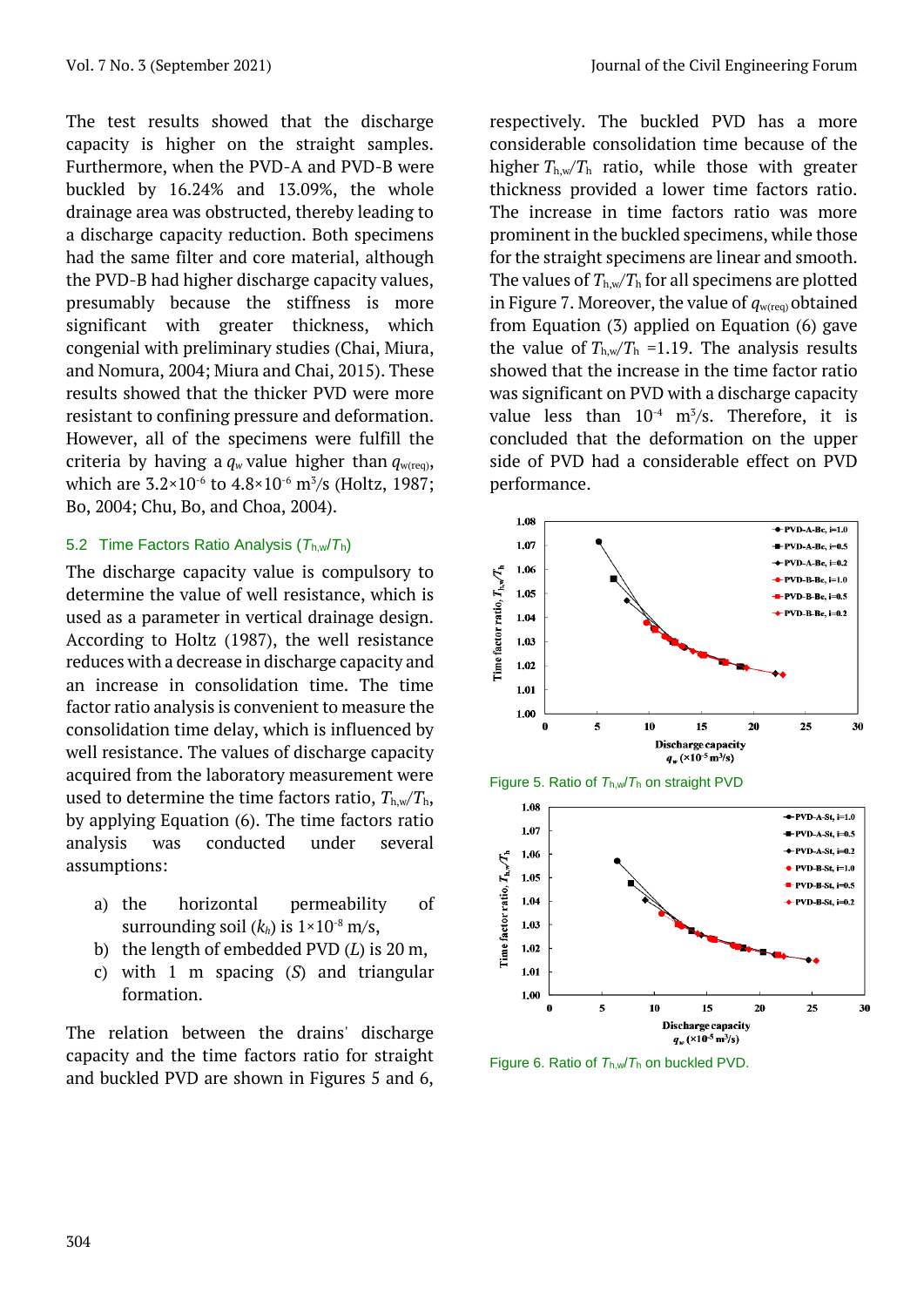

Figure 7. Ratio of *T*h,w/*T*<sup>h</sup> as a function of *qw*.

## **6 CONCLUSIONS**

The discharge capacity is the key variable that defines PVD behavior considered in the calculation of well resistance, taken into account in the vertical drainage design. This study adopted ASTM D4716 to evaluate the significance of confining pressure and buckled deformation on PVD specimens' discharge capacity with different thicknesses to simulate infield practice conditions.

The test results showed that the thicker samples have higher discharge capacity with more critical reduction at lower hydraulic gradients. Straight PVD-A, buckled PVD-A, straight PVD-B, and buckled PVD-B have average *q<sup>w</sup>* reduction values of 62.54%, 64.90%, 42.37%, and 40.49%, respectively. The buckled specimens' discharge capacity is lower than the straight by approximately 13-16%, thereby confirming that the deformation on the upper-side of PVD affected its performance. Nonetheless, all of the specimens were considered eligible as vertical drainage since the value of *q<sup>w</sup>* is larger than *qw(req)*.

The *q<sup>w</sup>* values obtained from the experiments were employed as a parameter in a time factor ratio  $T_{\rm h,w}/T_{\rm h}$  analysis. The results showed that the deformed PVD has a higher time factor ratio, thereby leading to a consolidation time delay.

### **DISCLAIMER**

The authors declare no conflict of interest.

### **AVAILABILITY OF DATA AND MATERIALS**

All data are available from the corresponding author.

### **ACKNOWLEDGMENTS**

The authors are grateful to the Soil Mechanics Laboratory of Universitas Gadjah Mada for accommodating the laboratory test. The authors are also grateful to the Ministry of Education and Culture of the Republic of Indonesia for supporting and funding of this research , as well as to PT. Teknindo Geosistem Unggul for their technical assistance.

## **REFERENCES**

Ali, F.H., 1991. The Flow Behaviour of Deformed Prefabricated Vertical Drains. *Geotextiles and Geomembranes*, 10, pp.235–248.

ASTM, 2001. *ASTM D4716, Standard Test Method for Determining the (In-Plane) Flow Rate per Unit Width and Hydraulic Transmissivity of Geosynthetic Using A Constant Head*. West Conshohocken, PA, USA: ASTM International.

Barron, R.A., 1948. Consolidation of Fine-Grained Soils by Drain Wells. *Proceedings of the American Society of Civil Engineers*, 73(6), pp.811– 836.

Bergado, D.T., Manivannan, R. and Balasubramaniam, A.S., 1996. Proposed criteria for discharge capacity of prefabricated vertical drains. *Geotextiles and Geomembranes*, 14(9), pp.481–505.

Bo, M.W., 2004. Discharge capacity of prefabricated vertical drain and their field measurements. *Geotextiles and Geomembranes*,  $22(1-2)$ , pp. 37-48.

Bo, M.W., Arulrajah, A., Horpibulsuk, S., Chinkulkijniwat, A. and Leong, M., 2016. Laboratory measurements of factors affecting discharge capacity of prefabricated vertical drain materials. *Soils and Foundations*, [online] 56(1), pp.129–137. Available at: http://dx.doi.org/10.1016/j.sandf.2016.01.010.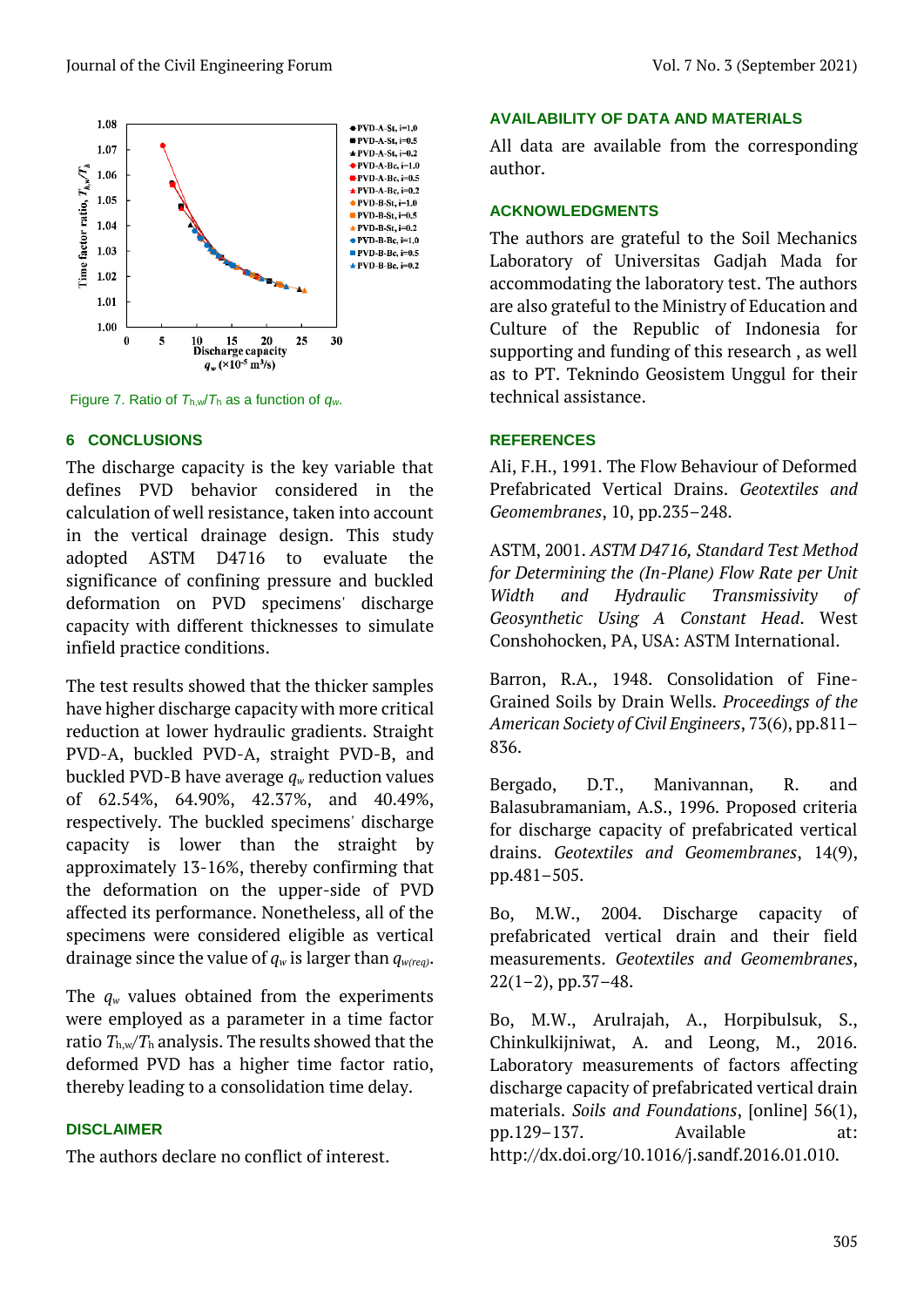Bourge`s-Gastaud, S., Blond, E. and Touze-Foltz, N., 2013. Multiscale transmissivity study of drain-tube planar geocomposites : effect of experimental device on test representativeness. *Geosynthetics International*, 20(3), pp.119–128.

Cai, Y., Qiao, H., Wang, J., Geng, X., Wang, P. and Cai, Y., 2017. Experimental tests on effect of deformed prefabricated vertical drains in dredged soil on consolidation via vacuum preloading. *Engineering Geology*, [online] 222, pp.10–19. Available at: http://dx.doi.org/10.1016/j.enggeo.2017.03.020.

Cascone, E. and Biondi, G., 2013. A case study on soil settlements induced by preloading and vertical drains. *Geotextiles and Geomembranes*, [online] 38, pp.51–67. Available at: http://dx.doi.org/10.1016/j.geotexmem.2013.05. 002.

Chai, J.-C., Miura, N., Sakajo, S. and Bergado, D., 1995. Behaviour of vertical drain improved subsoil under embankment loading. *Soils and Foundations*, 35, pp.49–61.

Chai, J., Miura, N. and Nomura, T., 2004. Effect of hydraulic radius on long-term drainage capacity of geosynthetics drains. *Geotextiles and Geomembranes*, 22, pp.3–16.

Chrismaningwang, G., Hardiyatmo, H.C., Adi, A.D. and Fathani, T.F., 2020a. Laboratory Measurements of Discharge Capacity Under Incremental Confining Pressure of Geosynthetic Drains. *International Review of Civil Engineering (I.RE.C.E.)*, 11(September), pp.222–228.

Chrismaningwang, G., Hardiyatmo, H.C., Adi, A.D. and Fathani, T.F., 2020b. The effect of incremental confining pressure on the hydraulic properties of PVD. *International Journal of GEOMATE*, 19(73), pp.41–48.

Chu, J., Bo, M.W. and Choa, V., 2004. Practical considerations for using vertical drains in soil improvement projects. *Geotextiles and Geomembranes*, 22(1–2), pp.101–117.

Chung, S.G., Kweon, H.J. and Jang, W.Y., 2014. Observational method for field performance of prefabricated vertical drains. *Geotextiles and Geomembranes*, [online] 42(4), pp.405–416. Available at: http://dx.doi.org/10.1016/j.geotexmem.2014.06. 005.

Hansbo, S., 1979. Consolidation of Clay By Band-Shaped Prefabricated Drains. *Ground Engineering*, 12(5), pp.16–18, 21.

Hansbo, S., 1997. Aspects of vertical drain design : Darcian or non-Darcian flow. *Geotechnique*, 47(5), pp.983–992.

Holtz, R.D., 1987. Preloading with prefabricated vertical strip drains. *Geotextiles and Geomembranes*, 6(1–3), pp.109–131.

Holtz, R.D., Jamiolkowski, M.B., Lancellotta, R. and Pedroni, R., 1991. *Prefabricated vertical drains : design and performance*. London: CIRIA.

Indraratna, B. and Chu, J., 2005. *Ground Improvement: Case Histories*. London: Elsevier Ltd.

Jang, Y.S., Kim, B. and Lee, J.W., 2015. Evaluation of discharge capacity of geosynthetic drains for potential use in tunnels. *Geotextiles and Geomembranes*, [online] 43(3), pp.228–239. Available at: http://dx.doi.org/10.1016/j.geotexmem.2015.03. 001.

Jeon, H., 2014. Short-Term Compressive Properties and Transmissivity of Geonets. *Textile Science and Engineering*, 51(2), pp.96–100.

Koerner, R.M., 2005. *Designing with Geosynthetics*. 5th ed. New Jersey: Pearson Prentice Hall.

Mesri, G. and Lo, D.O.., 1991. Field performance of prefabricated vertical drains. In: *Proceedings International Conference on Geotech Engineering for Coastal Development*. Yokohama, pp.231–236.

Miura, N. and Chai, J.C., 2015. Discharge Capacity of Prefabricated Vertical Drains Confined in Clay. *Geosynthetics International*, [online]  $7(2)$ , pp.119–135. Available at: http://www.icevirtuallibrary.com/doi/abs/10.168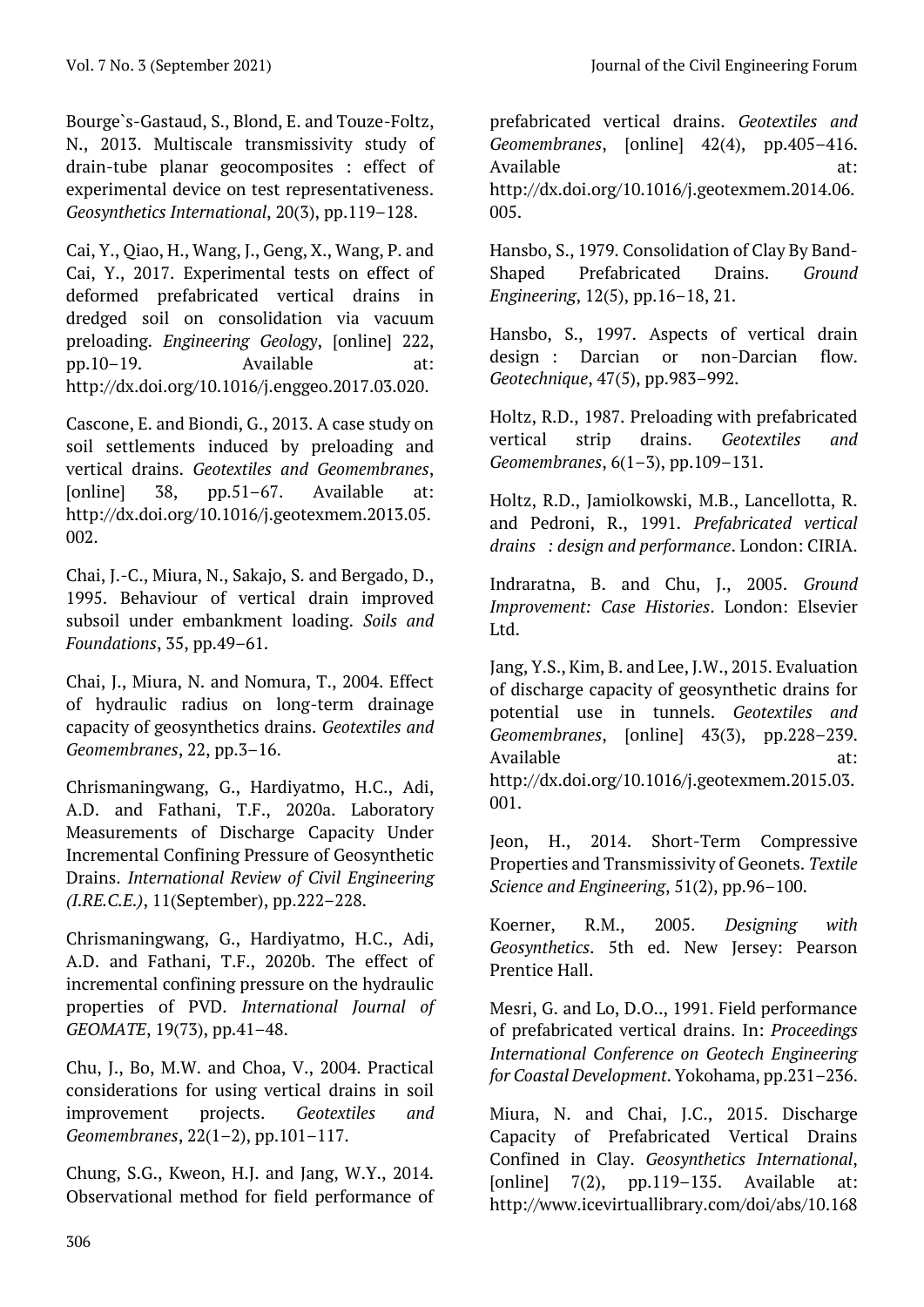0/gein.7.0169.

Da Silva, E.M., Justo, J.L., Durand, P., Justo, E. and Vázquez-Boza, M., 2017. The effect of geotextile reinforcement and prefabricated vertical drains on the stability and settlement of embankments. *Geotextiles and Geomembranes*, 45(5), pp.447–461.

Tran-Nguyen, H.H., Edil, T.B. and Schneider, J.A., 2010. Effect of deformation of prefabricated vertical drains on discharge capacity. *Geosynthetics International*, 17(6), pp.431–442.

Tripathi, K.K. and Nagesha, M.S., 2010. Discharge capacity requirement of prefabricated vertical drains. *Geotextiles and Geomembranes*, [online]  $28(1)$ , pp.128-132. Available at: http://dx.doi.org/10.1016/j.geotexmem.2009.09. 004.

Yarahmadi, N., Gratchev, I. and Jeng, D., 2017. The effect of thickness reduction on the hydraulic transmissivity of geonet drains using rigid and non-rigid fl ow boundaries. *Geotextiles and Geomembranes*, [online] 45(2), pp.48–57. Available at: http://dx.doi.org/10.1016/j.geotexmem.2016.11. 006.

Zhang, Z., Ye, G. and Xu, Y., 2018. Comparative analysis on performance of vertical drain improved clay deposit under vacuum or surcharge loading. *Geotextiles and Geomembranes*, [online] 46(2), pp.146–154. Available at: https://doi.org/10.1016/j.geotexmem.2017.11.00 2.